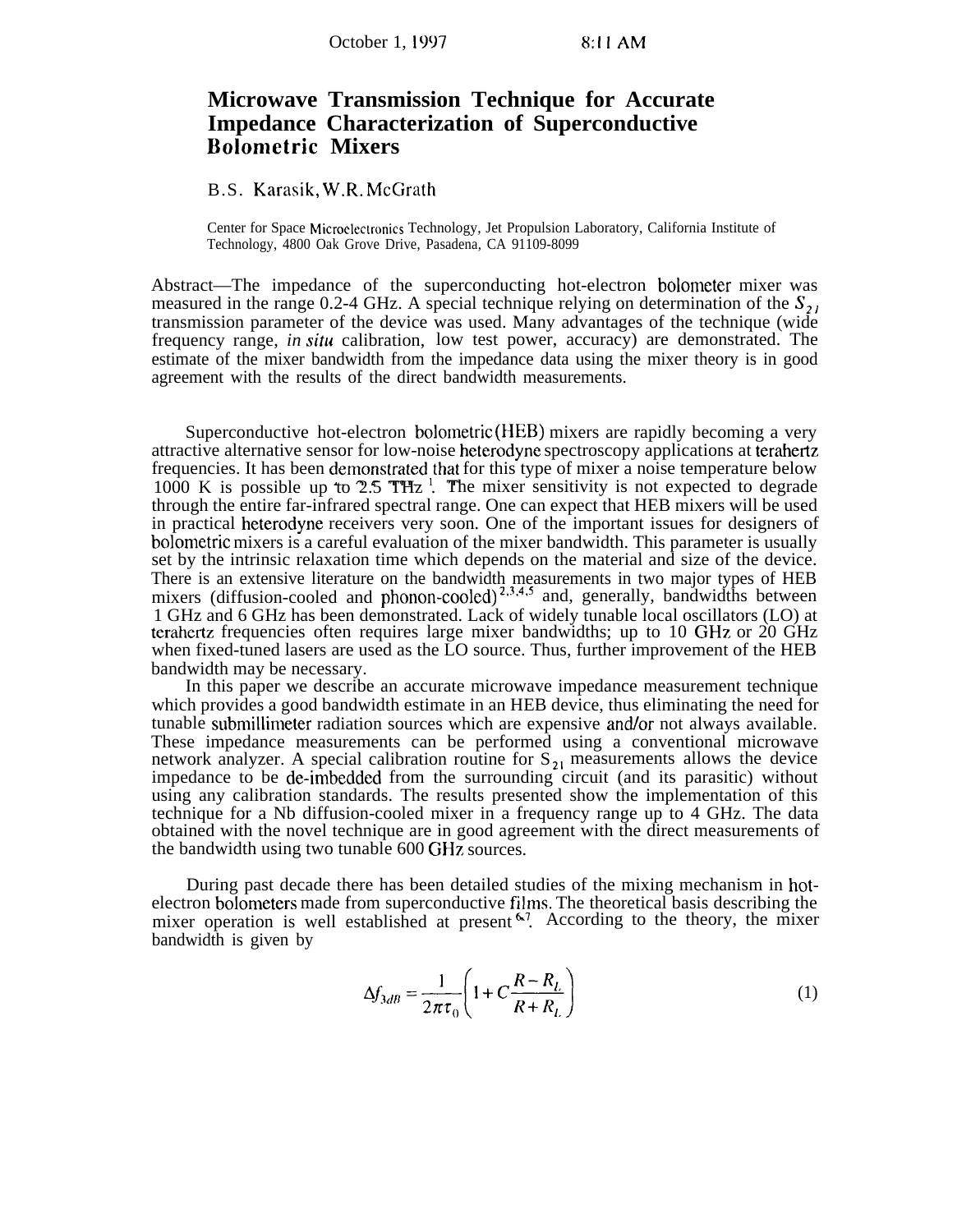Here *R* is the device dc resistance at the operating point,  $R_t$  is the intermediate frequency (JF) load resistance (normally 50 Q), C is the self-heating parameter (C< 1),  $\tau_o$  is the electron temperature relaxation time in the device measured at the critical temperature  $T_c$ when a self-heating is not important (ie: using small transport current).

Using the same notation, the IF impedance of a HEB device is given by the following formula 7:

$$
Z(\omega) = R \frac{1+C}{1-C} \frac{1+j\omega \frac{\tau_0}{1+C}}{1+j\omega \frac{\tau_0}{1-C}},
$$
\n(2)

or in other terms

$$
Z(f) = R_d \frac{1 + j f/f_2}{1 + j f/f_1}.
$$
 (3)

where  $R_d = R(1+C)/(1-C)$  is the differential resistance of the mixer,  $f_r = (1-C)/(2\pi\tau_0)$ ,  $f_2 = (1+C)/(2\pi\tau_0)$ . The relationship between frequencies, and  $f_2$  is straightforward, i.e.  $f_{\mathsf{l}}$  =

*f2*  $R/R_d$ .<br>According to Eqs. (2) and (3) the impedance is purely real at low frequencies  $(Z(0) = R_d)$  and high frequencies  $(Z(\infty) = \overline{R})$ . In the intermediate region between *f*, and  $\hat{L}_2$  the impedance has a significant reactive part (capacitive) which is due to an inertial origin of the electron-heating non-linearity. Thus, measuring the IF response of an HEB device in the frequency range wider than  $f_1 - f_2$ , one can find parameters C and  $\tau_0$  and estimate the mixer bandwidth.

The validity of Eqs. (1)-(3) for superconducting HEB devices was demonstrated  $6.8.9$  for phonon-cooled Nb HEB mixers  $6.8.9$ . The first experimental verification of the above expressions for the impedance involved only scalar measurements, so only the impedance modulus was measured 9. Both real and imaginary parts of the impedance were measured later <sup>6</sup>. The results agreed very well with the bandwidth measurements and the theory. Since the bandwidth in a Nb phonon-cooled mixer is about 100 MHz, an accurate calibration of the cryogenic cable loss and dispersion was not required, and straightforward vector  $S_{1}$ , (ie: reflection) measurements were performed in Ref. 6. The device was simply connected to the end of a coaxial cable and inserted into a dewar. Compensation of the phase shift caused by the cable was done by setting the temperature below  $T_c$ , so the device was in a superconducting state and the impedance was assumed to be zero. Unfortunately, this approach did not work well for NbN HEB mixer whose bandwidth was of the order of 1 GHz<sup>4</sup><sup>o</sup>. The parasitic inductance due to wire bonds and capacitance across the device bridge as well as cable loss could not be characterized well enough at high frequencies. As a result, the quality of the data'0 was poor.

In this paper we use a different approach which is free of drawbacks of the S,, technique and allows for *in situ* calibration over a very wide frequency range. The schematic of the microwave circuit we used, is shown in Fig. 1 An HP8510 network analyzer was used, and no calibration procedure was performed on this instrument prior to the device measurements. The device was wire-bonded between two pieces of a rnicrostrip line each  $\approx$  12 mm long. The microstrip lines were soldered to SMA connectors. The rest of the circuit was made with coaxial elements. We used 20 dB O-18 GHz attenuators to simulate 50  $\Omega$  terminations. The incident test power was greatly attenuated to avoid any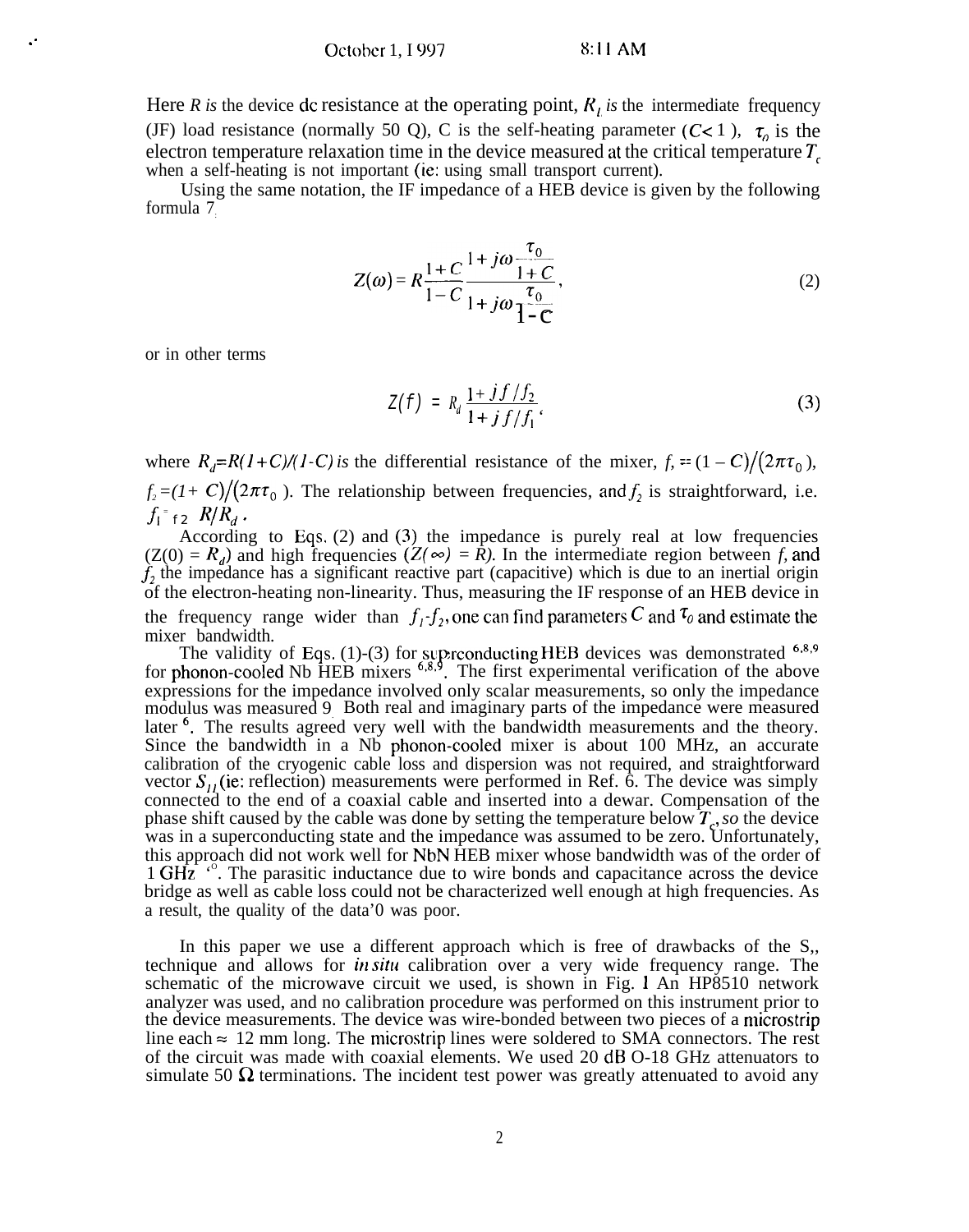October 1, 1997 8:11 AM

perturbation of the device operating point. After passing through the microstrip test fixture, the test signal was amplified. Achieving sufficient signal-to-noise was very challenging in our case since the bolometers were very sensitive and even a 1 nW test power made a noticeable effect. Thus a cooled wideband amplifier (0.2-18 GHz) with a noise temperature of 80 K was used to achieve the desired results.

Figure 2 shows the equivalent circuit model used to analyze the data. The parasitic impedance of the microstrip fixture is represented by a simple series impedance Z . For very high frequencies a shunt capacitance across the device may become important. fn this case a parallel parasitic impedance  $Z_{\parallel}$  needs to be included in the model. Determination of  $Z_{\parallel}$  requires a calibration for which the device impedance  $Z = \infty$ ; i.e. the device needs to be destroyed for this in-situ calibration. However, in the frequency range which we used (up to 4 GHz) it was not necessary. All calibrations were made in siru, i.e. the device was always in the dewar, and we only changed its state by applying more dc current or setting the temperature either below  $T \approx 6$  K or above. Thus, only through calibrations were done when the device was either in the superconducting state  $(Z= 0)$  or in the normal state  $(Z = R_n)$ , where  $R_n$  is the normal metal resistance which is purely resistive and frequency independent in the range of interest). Having made three measurements of the throughput signal (the above two calibrations and the measurement at the operating point) for the same test power, one can find the complex device impedance vs frequency.

The complex magnitude of the transmitted signal at the output(see Fig. 2) is:

for the superconducting state:

$$
v_s = v_0 \frac{Z_0}{Z_p + 2Z_0} \tag{4}
$$

for the normal state:

$$
v_n = v_0 \frac{Z_0}{Z_p + 2Z_0 + R_n};
$$
\n(5)

and for the operating point:

$$
v = v_0 \frac{Z}{Z_p + 2 Z_0 + Z}.
$$
 (6)

Normalizing the transmission in the normal state and at the operating point to the transmission in the superconducting state, one can obtain an explicit relationship between the device impedance and the experimental S-parameters  $S_2 = v/v_s$  and  $S''_i = v/v_n$ :

$$
Z = R_{\rm u} \frac{S_{21}^n}{S^*} \frac{1 - S_2}{1 - S_{21}^n} \tag{7}
$$

To test the above concept we used a diffusion-cooled HEB device which was made from a  $12 \text{ nm}$  thick high-quality Nb film. The device was a planar microbridge  $0,3 \mu m$  long and  $0.15 \mu m$  wide patterned The details of the device by means of e-beam lithography between gold contact pads. fabrication are given elsewhere<sup>11</sup>. For the impedance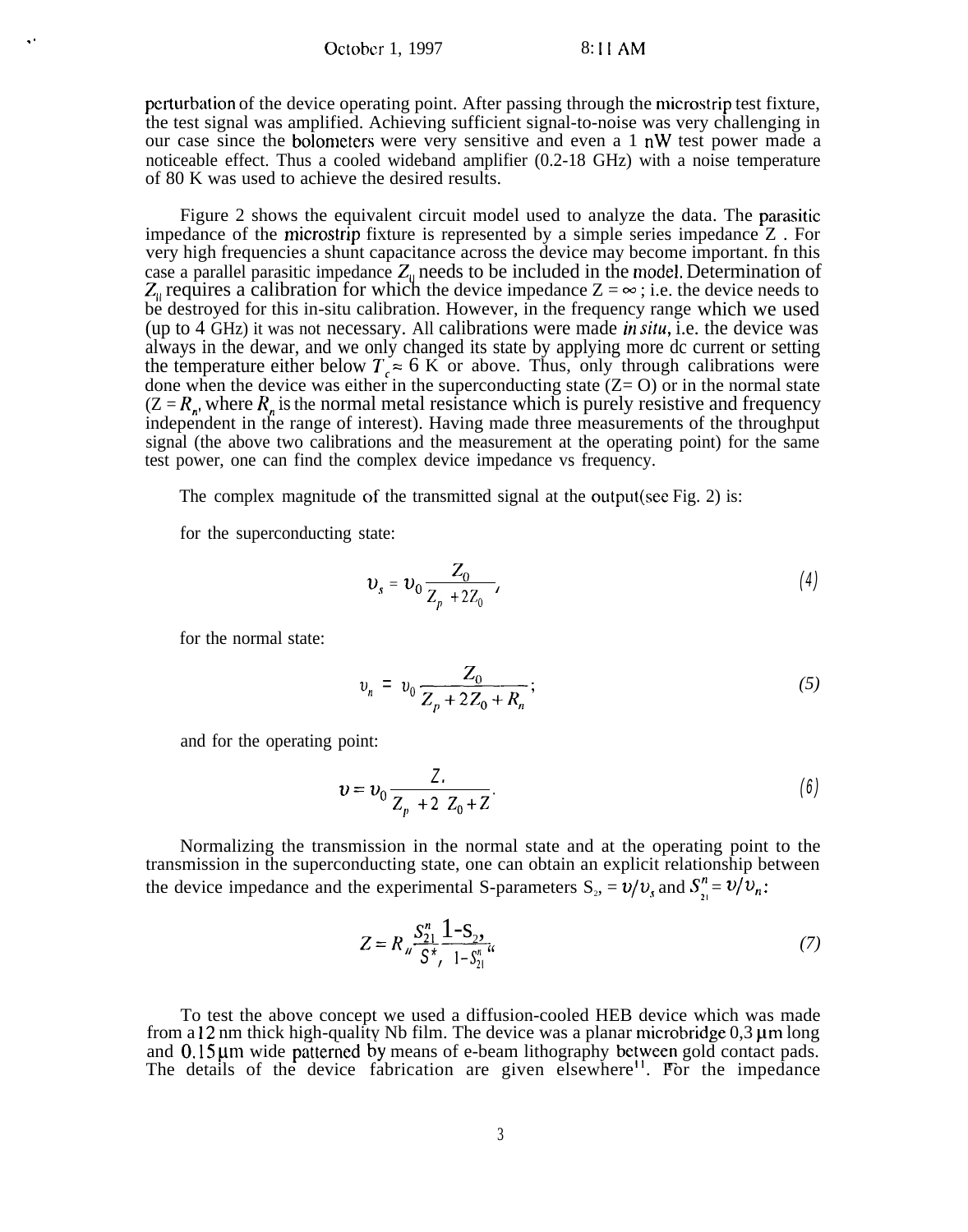measurements the device temperature was adjusted to obtain a monotonic current-voltage characteristic (see Fig. 3) with a large differential resistance. Since the range of the frequency dependent effect is of the order of  $R_d$ - $R$  (see Eq.(2)), it was important to make this difference of at least several tens ohms.

Figure 4 shows the de-embedded device impedance in a 4 GHz frequency range. The device normal resistance  $R_n = 60 \Omega$  was used in Eq. (7) for the calculations. Also shown is a best fit to the data by Eq. (3) (solid line). The device resistance  $R = 44 \Omega$  and differential resistance  $R_d = 80 \Omega$  determined from the current-voltage characteristic (Fig. 3) were used. These values give C = 0.29 and the ratio  $f_2/f_1 = 1.8$ . Therefore, only one fitting parameter had to be used in Eq. (3). The best fit for the real part of the impedance gave  $\mathcal{F}_t$  = 1.0 GHz and  $f_2$  = 1.8 GHz. Using Eq. (1) the mixer bandwidth  $\Delta f_{3dB}$  was estimated to 1.3 GHz. The agreement between the experimental and calculated imaginary parts was slightly poorer, though still satisfactory. We believe better signal-tonoise ratio could provide more accurate calibration and, hence, better coincidence of the experiment and the theory.

The parasitic impedance which was calibrated out in the course of measurements was found from the following expression:

$$
Z_p = \frac{R_n S_{21}^n}{1 - S_{21}^n} - 2Z_0 \tag{8}
$$

The frequency dependence of  $Z_p$  is shown in Fig. 5. One can see that  $Z_p$  is essentially inductive and is most likely associated with the wire-bonds.

In order to estimate the accuracy of the bandwidth prediction from the impedance measurements, we directly measured the bandwidth for a similar device integrated with a submillimeter twin-slot antenna. The details of the mixer device design are given in Ref. 1. The measurements were performed using two tunable 600 GHz monochromatic sources.

One was a  $\times$ 6-multiplier fed by a 100 GHz Gunn oscillator, the other was a backwardwave (BWO) oscillator which served as the LO. The radiation from both sources was combined in a single beam using a thin dielectric beamsplitter. The frequency of the LO was smoothly tuned. At each frequency point the LO power was adjusted by an attenuator in order to maintain the same bias current at the operation point. This ensured a frequency independent optical coupling to the mixer. The mixer operating temperature was chosen lower than in the impedance measurement, but the LO power level was adjusted to create a current-voltage characteristic very similar to that of Fig. 3. The IF signal at the mixer output was coupled out of the cryostat through a stainless steel cable, then amplified with two 30-dB wideband amplifiers and measured with a spectrum analyzer. The readout system was calibrated with a precise frequency synthesizer and the error from the calibration correction was 0.5 dB.

Figure 6 shows the mixer response vs intermediate frequency. The experimental points fit well to a one-pole spectral curve with a cut-off frequency of 1.2 GHz. This value is in excellent agreement with the above estimate of the bandwidth from the impedance data.

In summary, wc have demonstrated that a transmission impedance measurement technique can be a useful tool for characterization of the bandwidth of HEB superconducting mixers. The advantages of the  $S_{21}$  technique over alternative S,,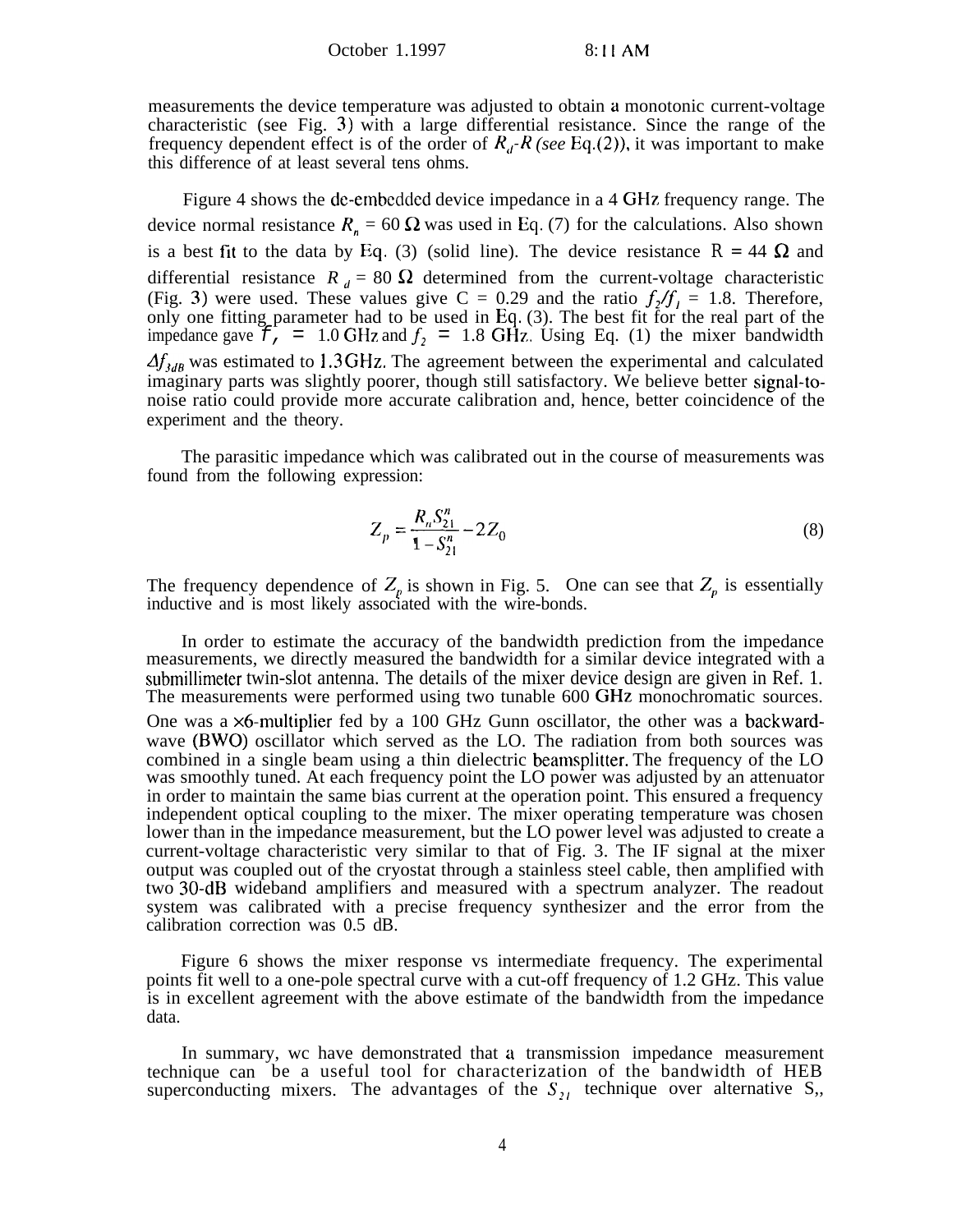techniques is a much wider frequency range and the availability of precise in-situ calibration. The proposed techniques is expected to work up to at least  $\approx$  20 GHz.

The authors thank B. Bumble and H.G. LeDuc for fabrication of the HEB devices. The comments of A. Skalare on the device equivalent circuit are gratefully acknowledged. The research described in this paper was performed by the Center for Space Microelectronics Technology, Jet Propulsion Laboratory, California Institute . of Technology, and was sponsored by the National Aeronautics and Space Administration Office of Space Science.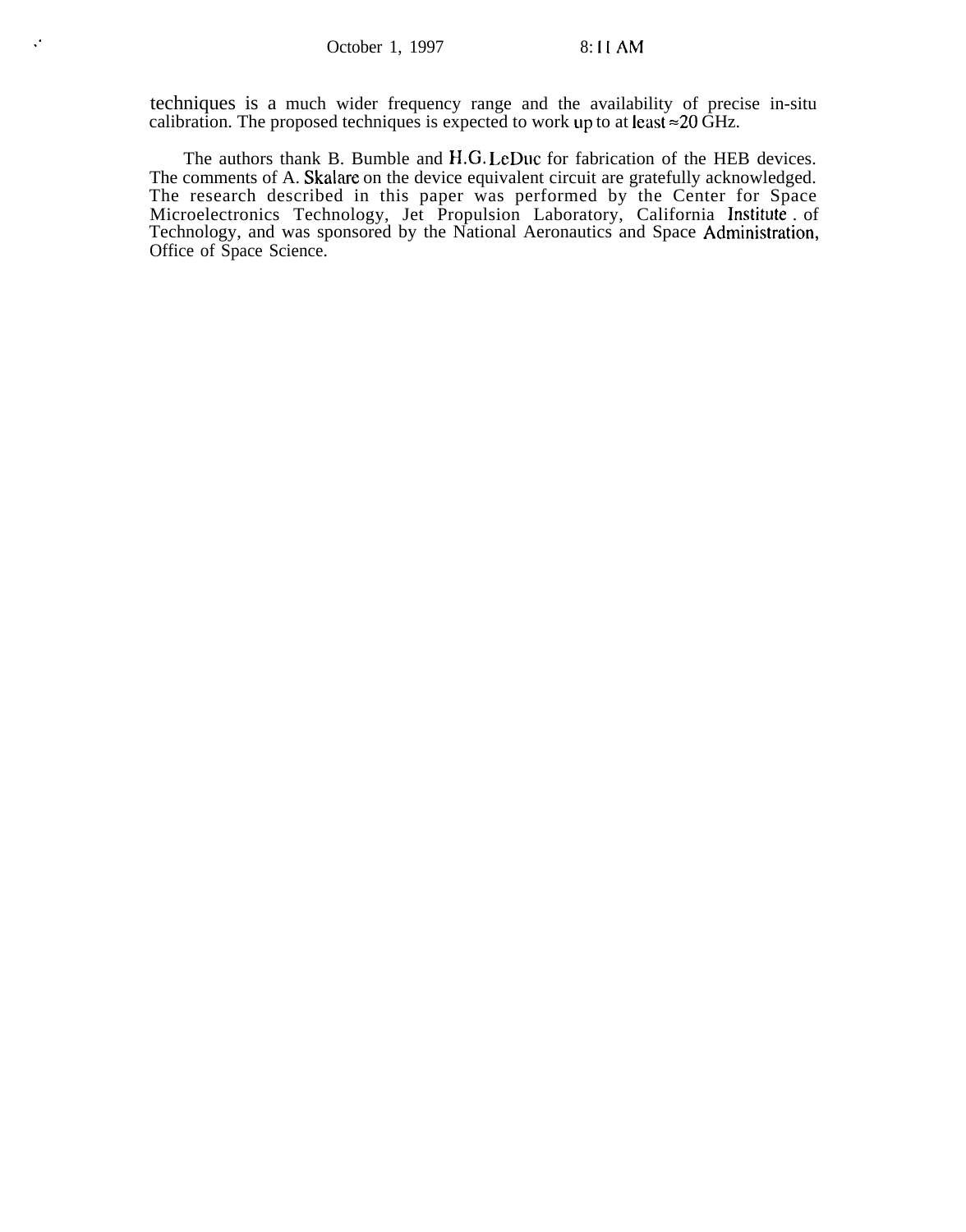## References

- 1 B.S. Karasik, M.C. Gaidis, W.R. McGrath, B. Bumble, and H.G. LeDuc, "Low Noise in a Diffusion-Cooled not-Electron Mixer at 2.5 THz", Appl. Phys. Lett. 71(n), pp. 1567-1569(1997).
- <sup>2</sup> A. Skalare, W.R. McGrath, B. Bumble, H.G. LeDuc, P.J. Burke, A.A. Verheijen, R.J. Schoelkopf, and D. Prober, "Large Bandwidth and Low Noise in a Diftirsion-Cooled Hot Electron Bolometer Mixer", *Ap,ol. Phys. Left. 68(11),* pp. 1558-1560 ( 1996).
- <sup>3</sup>P.J. Burke, R.J. Schoelkopf, D. E. Prober, A. Skalare, W.R. McGrath, B. Bumble, and H.G. LeDuc, "Length Scaling of Bandwidth and Noise in Hot-Electron Superconducting Mixers", *AppL Phys. Left. 68(23), pp. 3344-3346 ( 1996).*
- *<sup>4</sup>*P. Yagubov, G. Gol'tsman, B. Voronov, L. Scidman, V. Siomash, S. Chcrednichenko, and E. Gershenzon, "The Bandwidth of HEB Mixers Employimg Ultrthin NbN Films on Sapphire Substrate", *Proc. 7th Int. Symp. Space Terahertz Technology, 12-14* March 1996, Charlottesville, VA, pp. 290-3002.
- $<sup>5</sup>H$ . Ekström, E. Kollberg, P. Yagubov, G. Gol'tsman, and E. Gershenzon, "Gain and Noise Bandwidth</sup> of NbN Hot-Electron Bolornctric Mixer", *Appl. Phys. Lett. 70(24),* pp. 3296-3298 (1997).
- $6$  H. Ekström, B.S. Karasik, E. Kollberg, and K.S. Yngvesson, "Conversion gain and noise of niobium superconducting hot-electron mixers", *IEEE Trans. on Microwave Theory and Techniques 43(4)*, pp. *938-947 (1 995).*
- *<sup>7</sup>*B.S. Karasik and A.V. Elantiev, "Noise Temperature Limit of a Superconducting Hot Electron Bolorneter Mixer", *Appl. Phys. Lett. 68(6),* pp. 853-855 (1996); also "Analysis of the noise pcrfommnce of a hot-electron superconducting bolometer mixer", *F'roc. 6th lnt. Symp. Space Terahertz Technology, 21-23* March 1995, Caltech, Pasadena, pp. *229-246*
- *<sup>8</sup>*E.M. Gershenzon, Al. Elant'ev, G,N. Gol'tsman, B.S. Karasik, and S.E. Potoskuev, "Intense electromagnetic radiation heat ing of electrons of a superconductor in the resistive state", *Fiz. Nizk. Temp. 14(7),* pp. *753-763 (1988) [Sov.* J. Low Temp. Phys. 14(7), pp.4 14-420 (1988)].
- <sup>9</sup>A.I. Elantev and B.S. Karasik, "Effect of high frequency current on Nb superconductive film in the resistive state", *Fiz.Nizk. Temp. 15(7),* pp. 675-683 (1989) [Sov. J. Low Temp. Phys. 15(7), pp. 379-383 (1989)].
- <sup>10</sup> H Ekström B.S. Karasik, E. Kollberg, G.N. Gol'tsman, and E.M. Gershenzon, "350 GHz hot electron bolometer mixer", *Proc. 6th Int. Symp. Space Terahertz Technology*, 2 *I-23* March 1995, Caltech, Pasadena, pp. 269-283.
- <sup>11</sup> B. Bumble and H.G. LeDuc, "Fabrication of a Diffusion Cooled Supercondcuting Hot Electron Bolometcr for THz Mixing Applications", *IEEE Trans. Appl. Supercond. 7(2),* pp. 3560-3563(1997).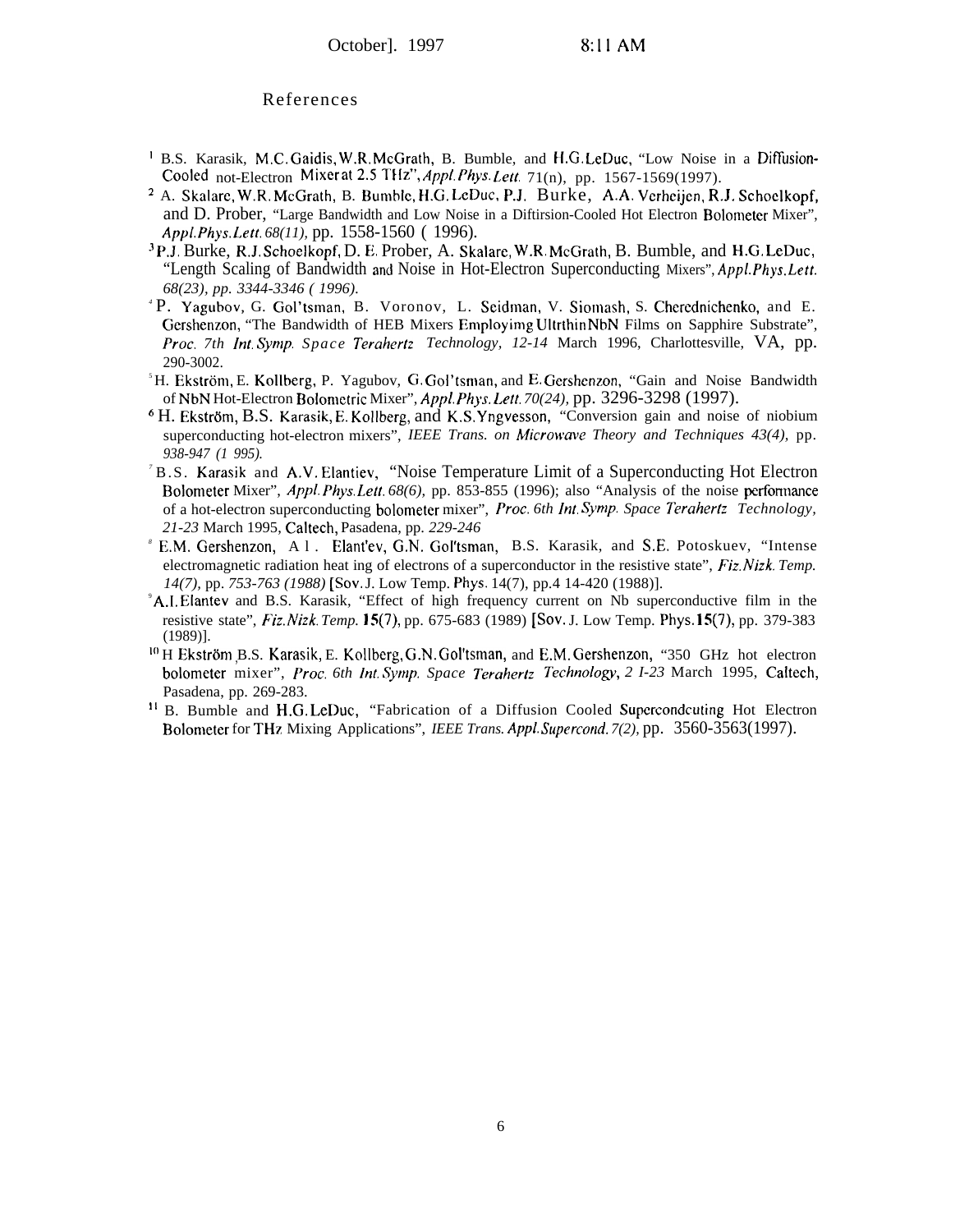

Fig. 1. The schematic of the impedance set-up.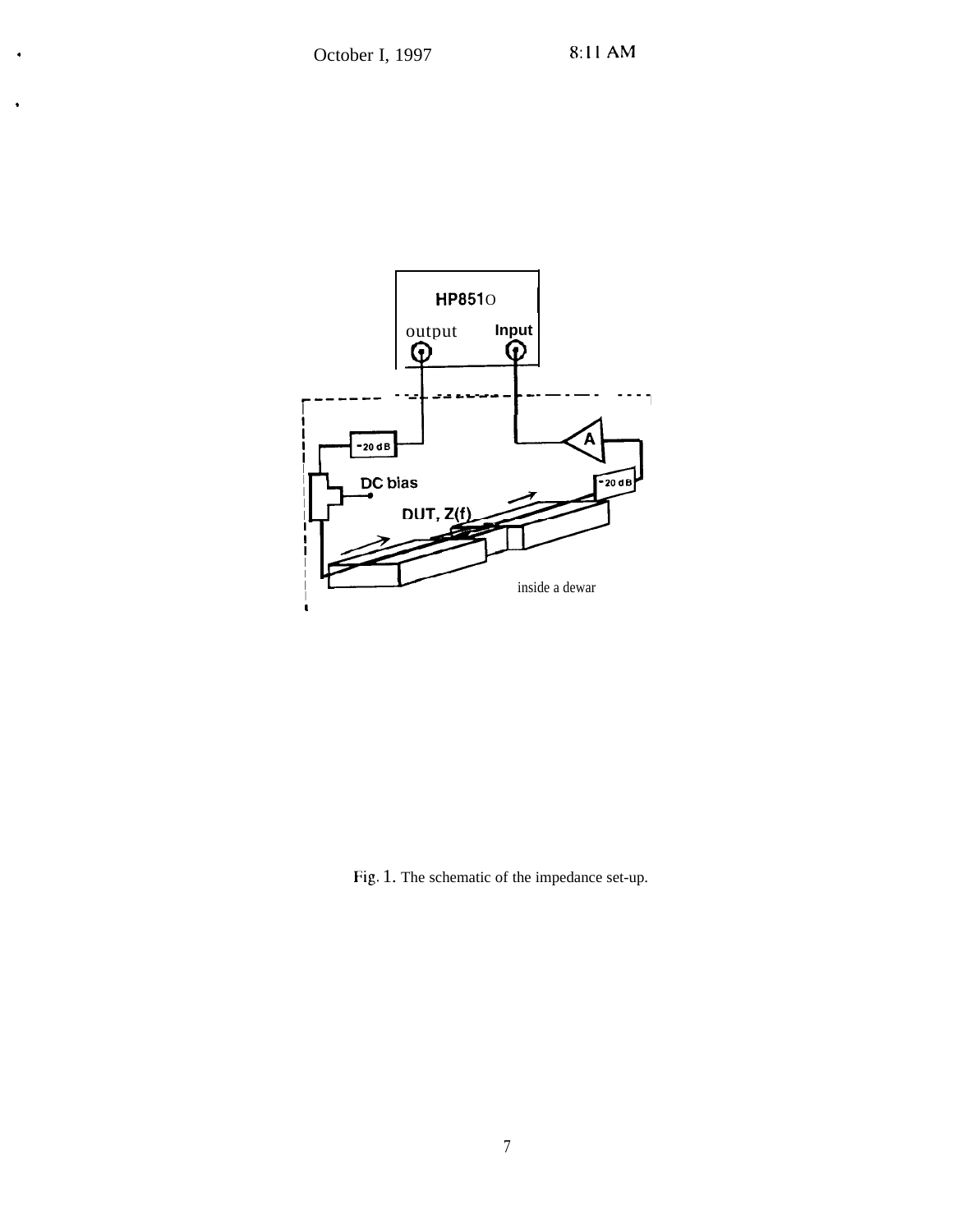

Fig. 2. The equivalent circuit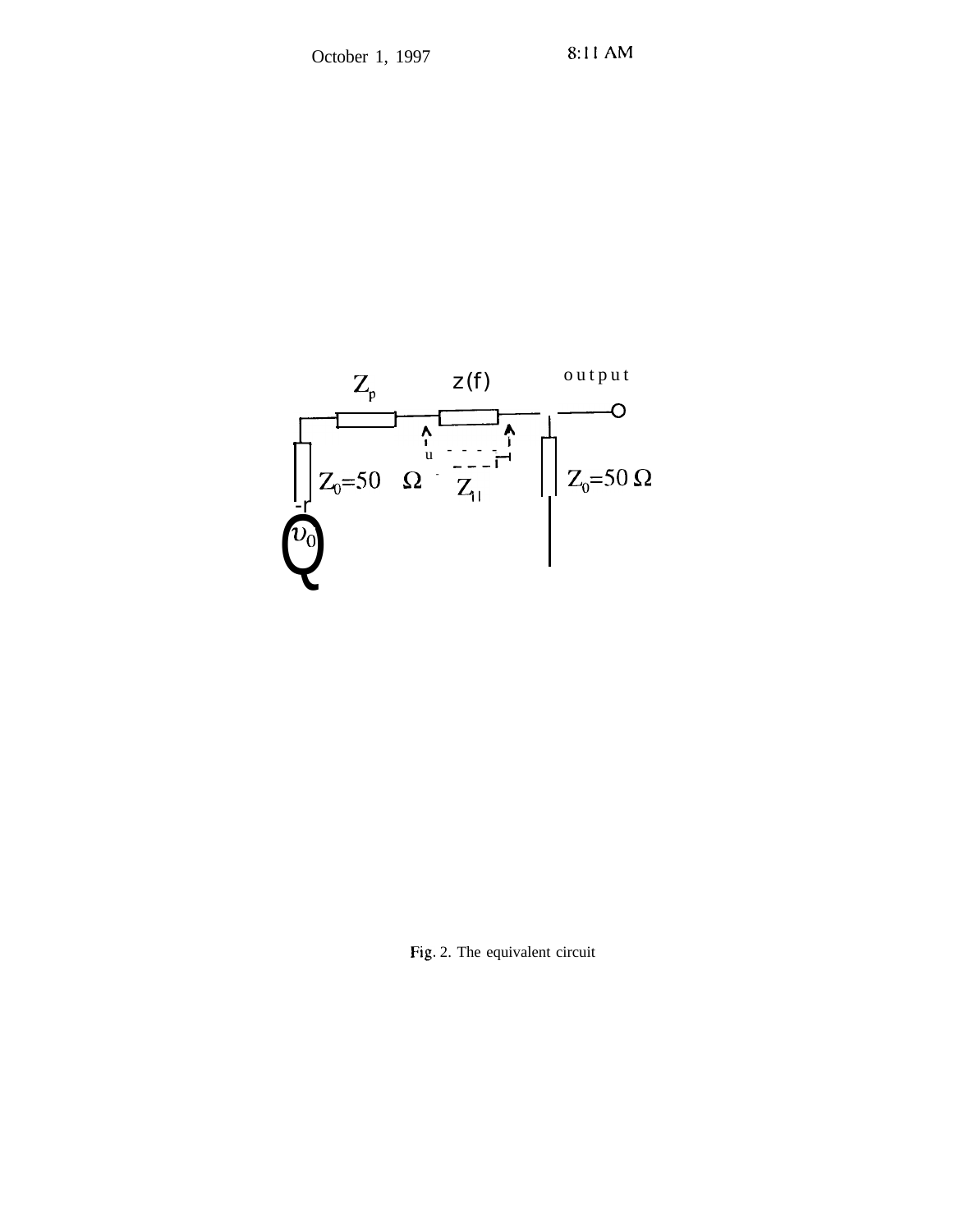$\ddot{\cdot}$ 

 $\mathbf{R}$ 



Fig. 3. Current-voltage characteristic.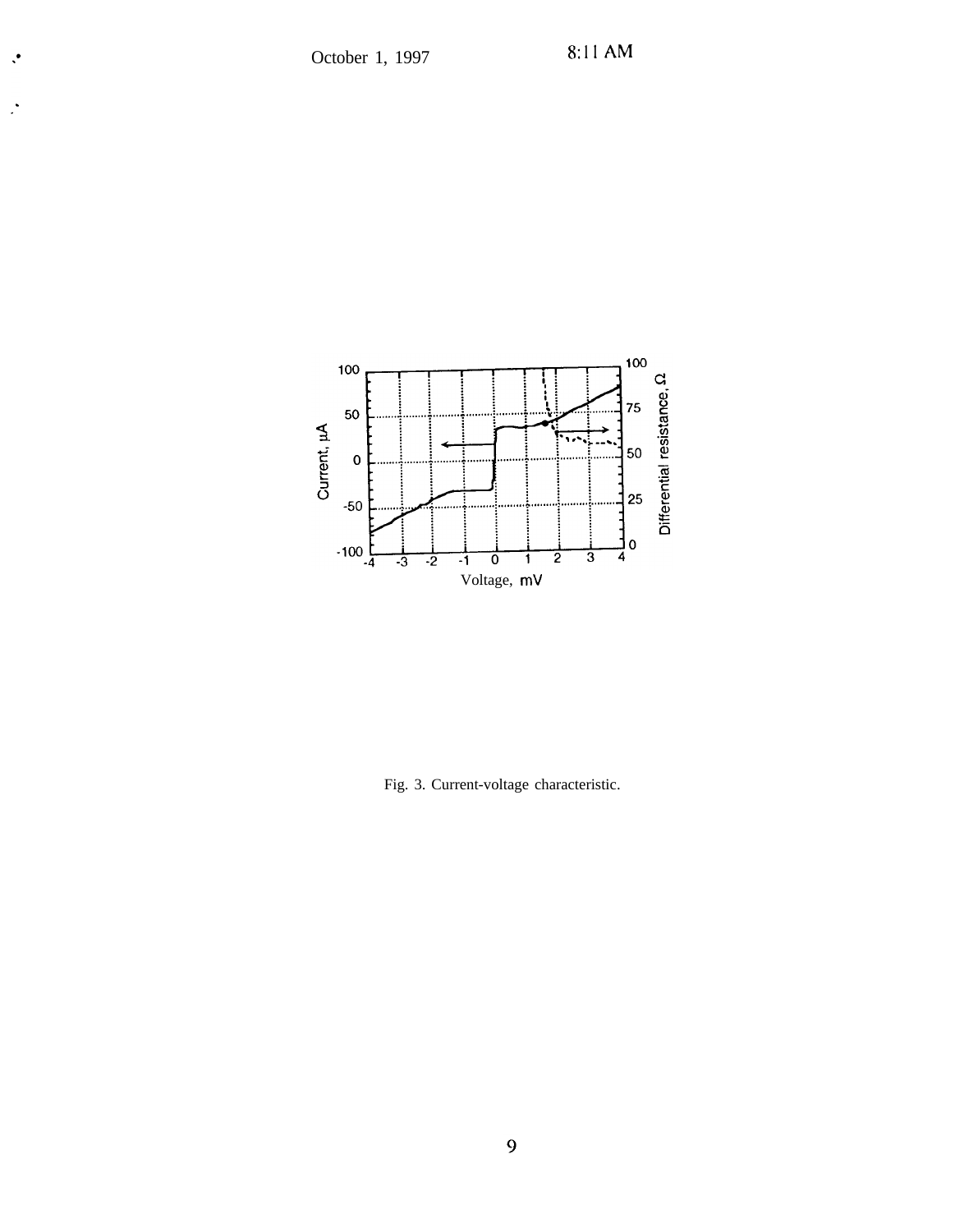.



Fig. 4. Frequency dependence of the HEB impedance.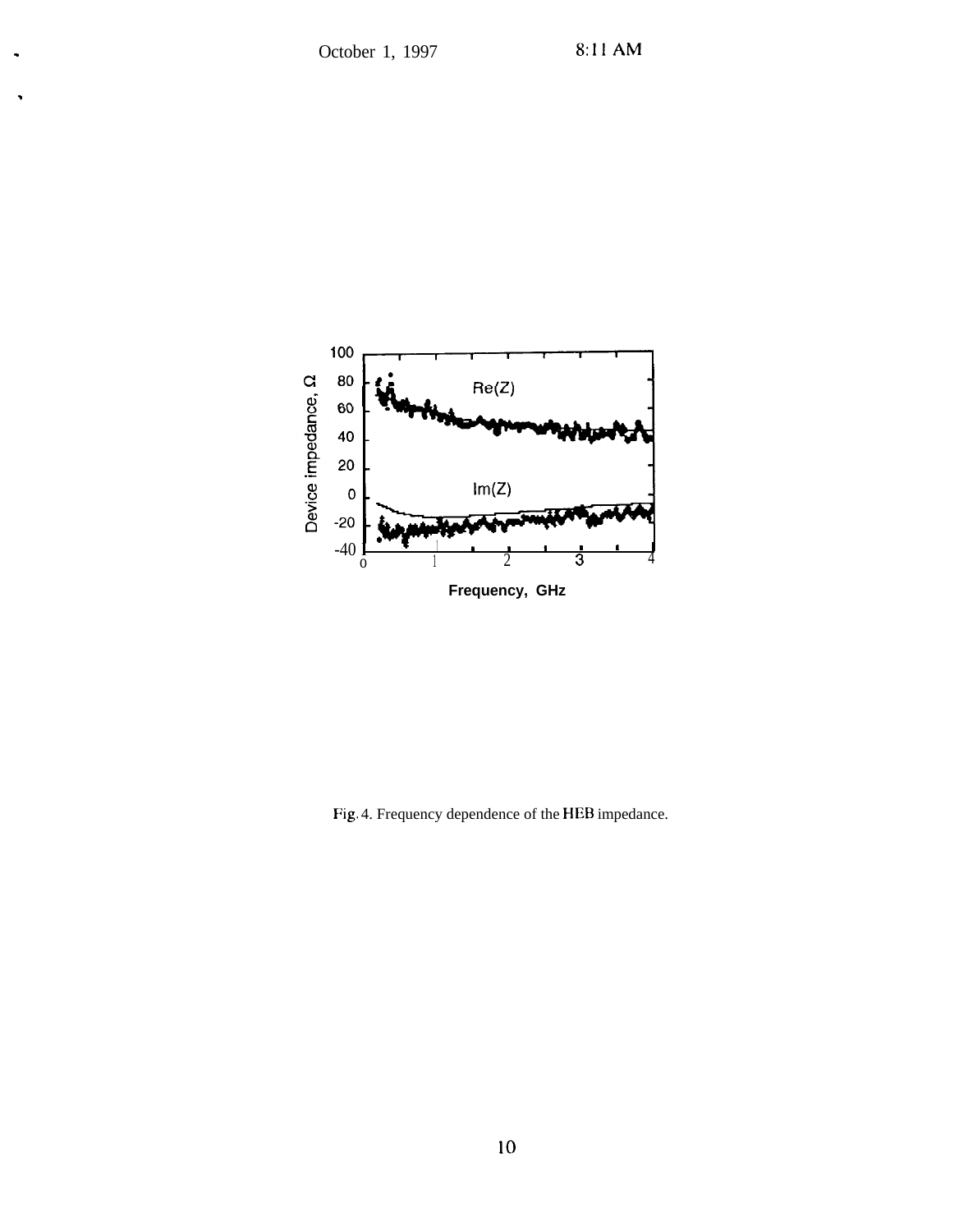.

÷,



Fig. 5. Frequency dependence of the parasitic impedance.